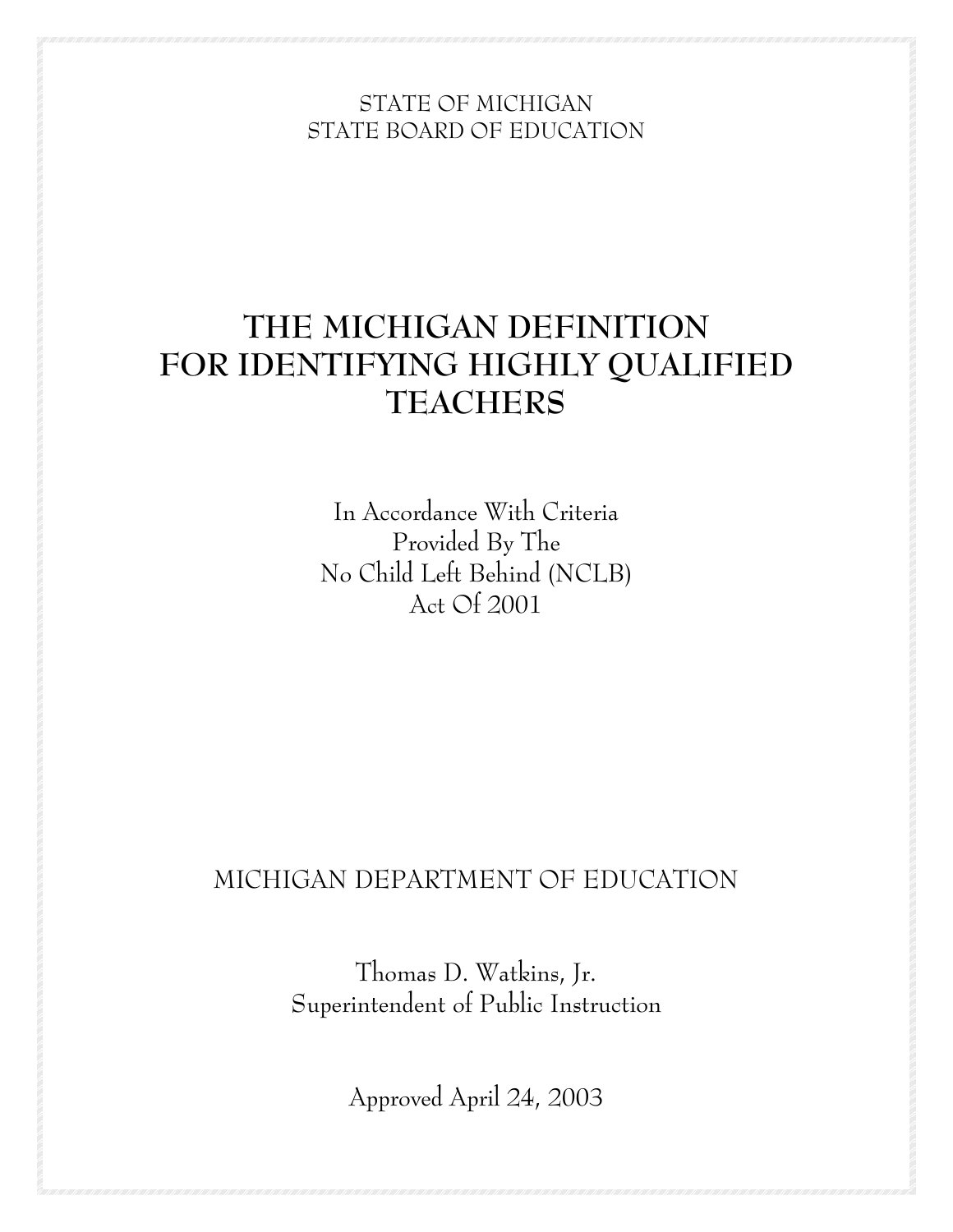# **MICHIGAN'S TEACHER CERTIFICATION SYSTEM**

#### Introduction

Michigan law requires that a person employed in an elementary or secondary school with instructional responsibilities shall hold a certificate, permit, or vocational authorization valid for the position to which he/she is assigned. Within the Michigan Department of Education (MDE), the Office of Professional Preparation Services (OPPS) is the organizational unit to which compliance with this requirement is assigned.

This office fosters the educational achievement of all Michigan youth and adults by assuring that all professional school personnel complete quality preparation and professional development programs that meet standards established by the Michigan Legislature, the State Board of Education, and the Superintendent of Public Instruction.

The MDE and the OPPS are committed to assuring that all Michigan educators meet the requirements of being highly qualified under the No Child Left Behind (NCLB) Act of 2001.

#### Background Information

In Michigan, as in most states, the usual or traditional process by which one obtains a license to teach is through completion of a college or university teacher education program approved by the Michigan Department of Education (MDE). MCL §380.1531 of Act 451 of PA 1976 authorized the State Board of Education (SBE) to determine the requirements for, and issue all, licenses and certificates for teachers in public schools. MCL §388.553 – Section 3 of Act 302 of PA 1921 asserts that no one shall teach in any private, denominational or parochial school who does not hold a certificate which would qualify him or her to teach in like grades of the public schools of the state.

Currently, there are 32 colleges and universities approved by the State Board of Education to prepare teachers and recommend them to the Board for licensure to teach. Licensure means the official recognition by the SBE that an individual has met state mandated requirements and is approved to practice as a licensed educator in the state. The state mandates include addressing the alignment of teacher preparation and student standards.

Requirements pertinent to the preparation of teachers and issuance of a teaching license/certificate are compiled in the SBE Administrative Rules Governing the Certification of Michigan Teachers. Reflecting the policy decisions of the SBE, these rules cover the spectrum of teacher licensure/certification including information/activities from the definition of terms to the suspension and revocation of the credential.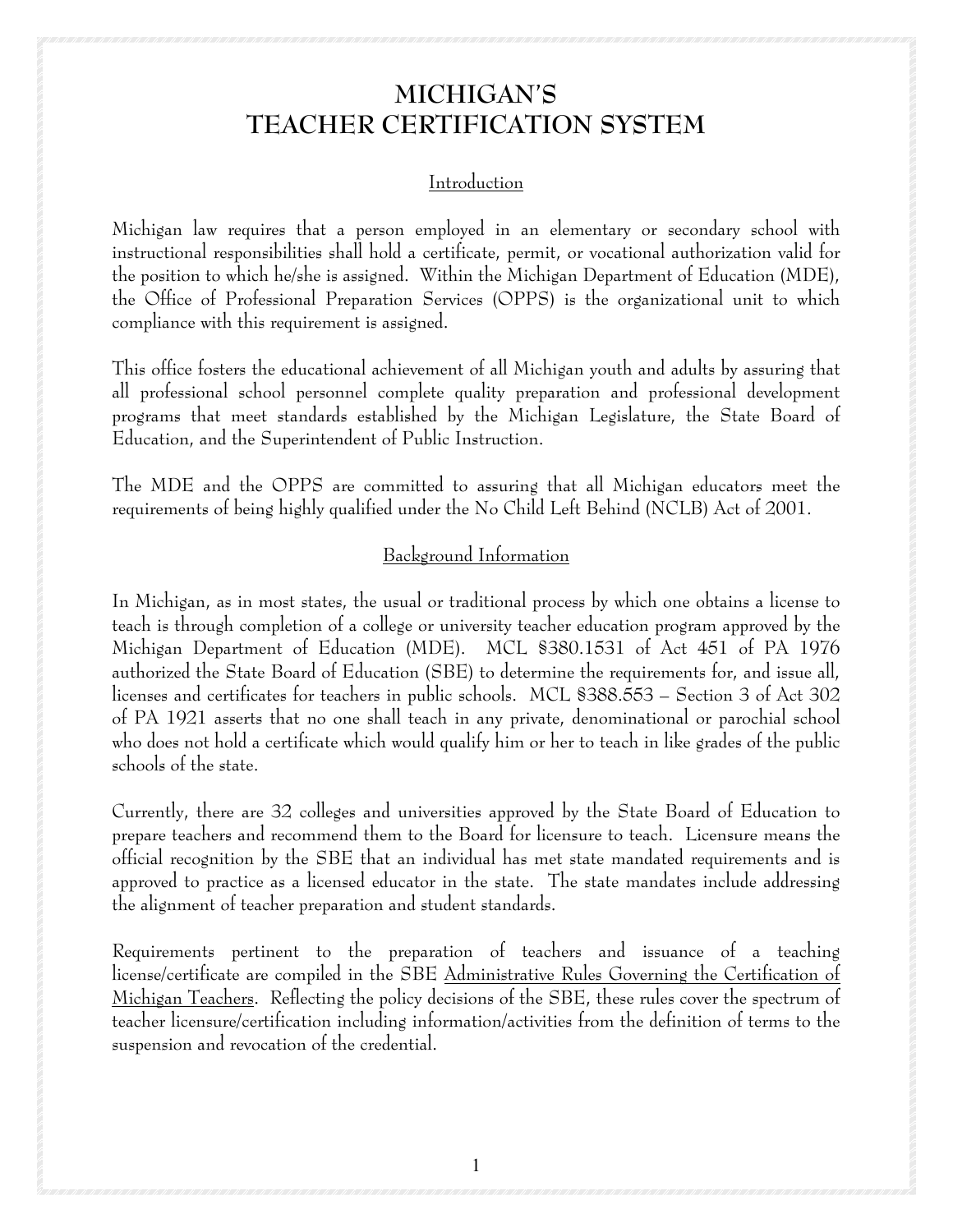In accordance with Subsection (2) of Rule 390.1115, credits toward certification must be completed or transferred to an approved teacher education institution and shall be acceptable toward requirements for a Provisional certificate and a bachelors or higher degree. This provision authorizes the "traditional route" Michigan and other states use to certify teachers, including a college/university-approved teacher preparation program. Specifications or standards concerning the contents of these programs are outlined in the following administrative rules: R 390.1122 General education and substantive fields; R 390.1123 Professional education; and R 390.1124 Scholastic averages and directed student teaching.

#### Intensive Professional Development Requirements

Section 1526 of the Revised School Code designates the first three years of classroom teaching experience as the induction period for novice teachers. It requires that novice teachers be assigned to one or more master teachers who shall act as a mentor. It also requires that the novice teacher receive 15 days of intensive professional development induction into teaching, based on a professional development plan that is consistent with the requirements of Section 3a of Article II of Act No 4 of the Public Acts of the Extra Session of 1937 (The Teacher Tenure Act), being Section 38.83a of the Michigan Compiled Laws.

Section 1527 of the Revised School Code requires that all local school districts, public school academies and intermediate school districts provide at least five days of teacher professional development each year. The professional development days provided under this section do not count toward the professional development required under Section 1526 for novice teachers.

#### Structure of Michigan's Teacher Certification System

The process for certifying teachers has evolved over a long period of time during which changes in requirements and procedures have occurred. Considering this, many individuals now teaching were certified under regulations and procedures that may differ from those currently in effect. In addition, because of new requirements mandated by NCLB, those who are currently certificated to teach in Michigan may not meet the definition of "highly qualified" and will need to meet the new requirements as outlined in the previous section of this document.

CERTIFICATE TYPES – Michigan issues the following two types of certificates:

• Provisional Certificate – this initial teaching credential, which is earned by successful completion of an approved teacher education program, authorizes an individual to teach in a designated level/area of specialization. This type of certificate is valid for a period of up to six years, during which the holder is expected to gain experience as a practicing professional, and to acquire additional professional development through advanced study as a prerequisite for the next level of certification.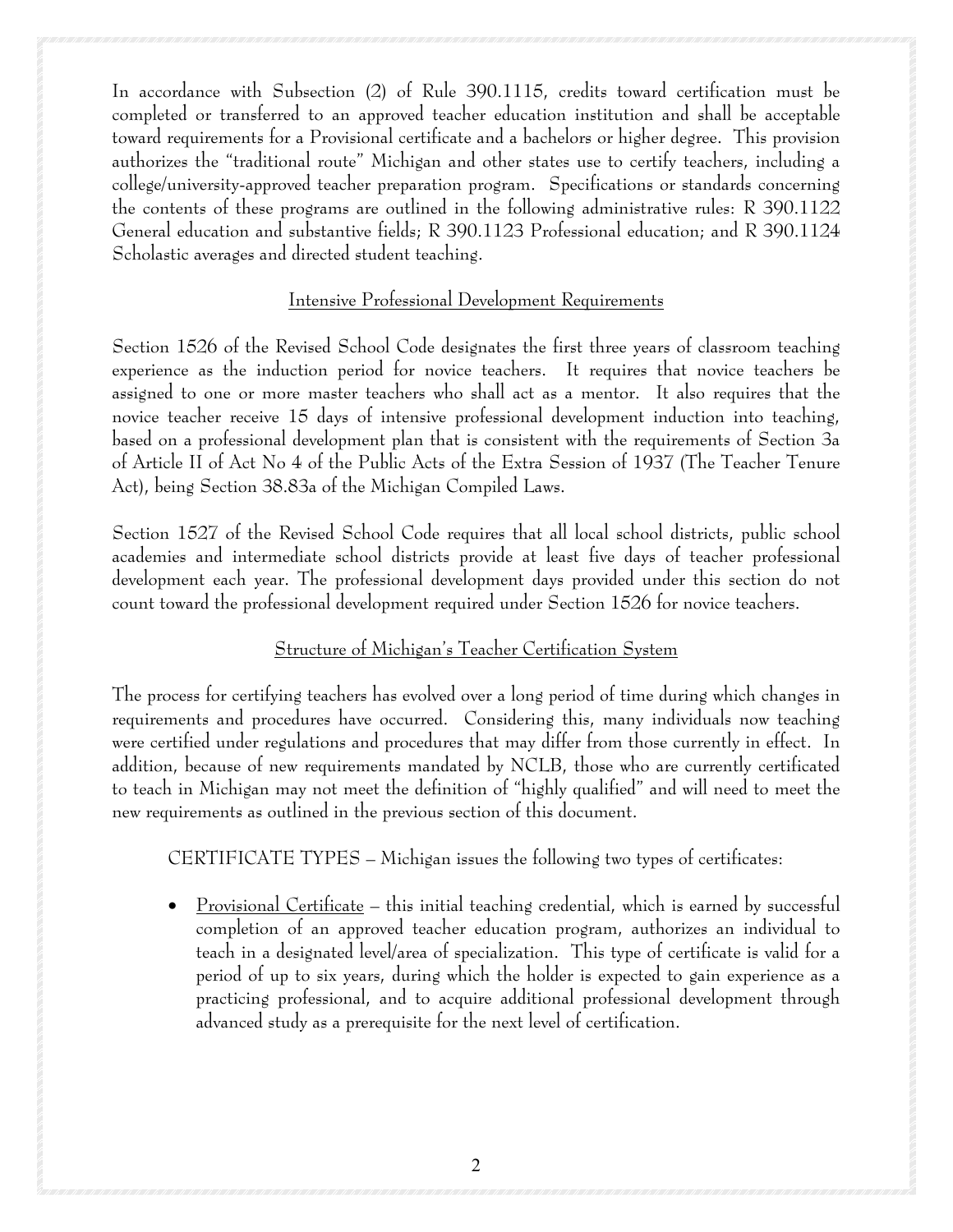• Professional Education Certificate – the advanced teaching credential which is earned after the issuance of the Provisional certificate by acquiring at least three years of experience as a practicing teacher and by the successful completion of at least 18 semester hours of additional study including the reading requirement of 6 semester hours for elementary level certification or 3 semester hours for secondary level certification, or an advanced higher education degree. This type of certificate replaces the Continuing Education or Permanent certificate issued prior to a rule change effective June 30, 1992. The Professional Education certificate differs from the Continuing Education certificate because it has a validity period of only five years, during which the holder must acquire at least 6 semester credit hours or 18 state board-approved continuing education units or a combination of the two, in additional professional development appropriate to the subject(s) or students they teach as a requirement for certificate renewal.

#### Michigan Test for Teacher Certification (MTTC)

Section 1531 of Public Act 451 (1976), as amended by Public Act 267 (1986), Public Act 282 (1992), and Public Act 289 (1995), mandates a testing program as part of Michigan's teacher certification requirements. The purpose of the tests is to ensure that each certified teacher has the necessary basic skills and content knowledge to serve in Michigan public schools.

The MTTC basic skills test was implemented in 1991 and the subject area examinations were implemented in 1992.

Basic Skills Test. All candidates for a Michigan Provisional teaching certificate must pass a test in basic skills (reading, mathematics, and writing). Candidates must pass the Basic Skills test before enrolling in student teaching.

Academic Content-area Tests. Candidates for secondary-level teaching certificates must pass the corresponding subject-area test for each academic content area in which they are to be certified. The major or minor examination is the same test with the same minimum passing scores.

Elementary Education Test. Candidates for an elementary-level teaching certificate must pass the Elementary Education test. Candidates for an elementary-level teaching certificate who wish to teach in classrooms in grades 6-8 in specific subject areas must also pass the appropriate subject-area tests in order to qualify for the endorsements.

Secondary teachers certified since the full implementation of the MTTC meet the NCLB definition of highly qualified to teach in their majors and minors and/or additional subject area endorsements. Elementary teachers certified since the full implementation of the MTTC also meet the NCLB definition of highly qualified.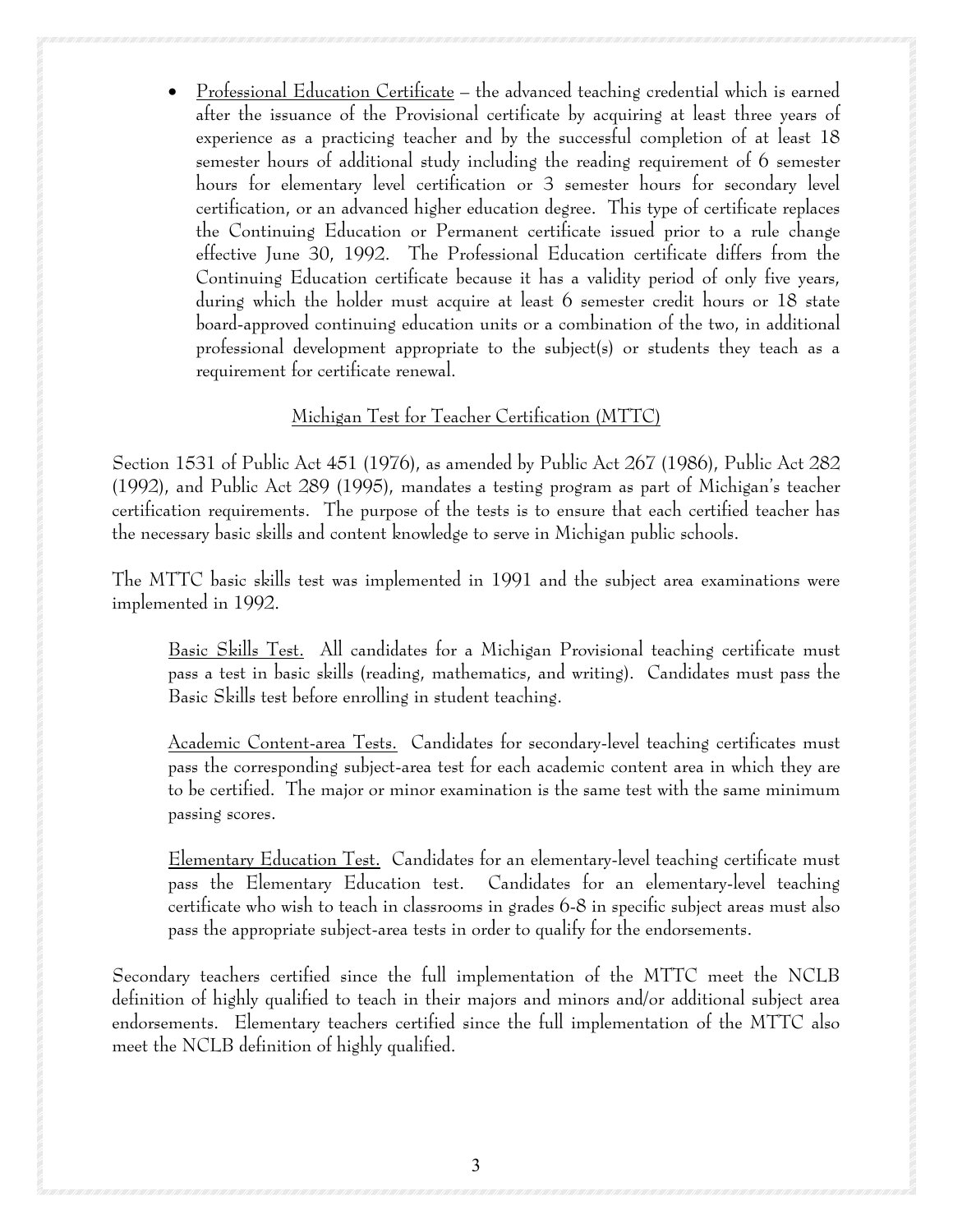LEVELS AND AREAS OF CERTIFICATION – Michigan issues a license/certificate to teach in the following two levels:

• Elementary **-** An elementary certificate issued after September 1, 1988, authorizes an individual to teach all subjects in grades kindergarten to, and including, grade 5, for teaching subject area endorsements (major or minor) in grades 6 to, and including, grade 8 in which the applicant has completed a major or minor, and for teaching all subjects in grades kindergarten to, and including, grade 8 when those subjects are taught in a selfcontained classroom in which a majority of the instruction is provided by one teacher.

An elementary certificate issued prior to September 1, 1988, is valid for teaching all subjects in grades kindergarten to 8 and in subject area endorsements (major or minor) in grade 9.

• Secondary - A secondary certificate issued after September 1, 1988, authorizes an individual to teach in subject areas in grades 7 through 12 in which the applicant has completed a major or minor.

A secondary teaching certificate issued prior to September 1, 1988, is valid for teaching all subjects in grades 7 and 8 and in subject area endorsements (major or minor) in grades 9 to 12.

In addition to the requirement of at least a major and a minor, or three minors (of which two must be in a substantive field or content area), Michigan requires its teachers to complete not less than 40 semester hours of general or liberal education. Also required are 20 semester hours in theoretical and practical knowledge focusing on human growth and learning of children and youth, children with special needs and of diverse cultures, the structure, function and purpose of education in society, and methods and materials for appropriate instruction. It is noted that at least six of the 20-credit-hour required minimum must provide the opportunity for directed student teaching at the level for which a certificate is granted.

Completion of a substantive or content area major or minor will be shown on a teaching certificate as an endorsement if the individual takes and passes the appropriate subject area test mandated by Subsection 380.1531 of Section 22 of the Revised School Code.

#### Alternative Routes to Teacher Certification

Michigan's Alternative Routes to Teacher Certification (MARTC) process was approved by the State Board of Education on May 12, 1993. The purpose of MARTC is to address local/regional teacher shortages: (1) in specific grade levels, (2) in subject areas or geographic settings, and (3) in order to promote diversity of culture and gender by expanding the pool of minority and underrepresented teacher candidates. As a non-traditional route, MARTC does not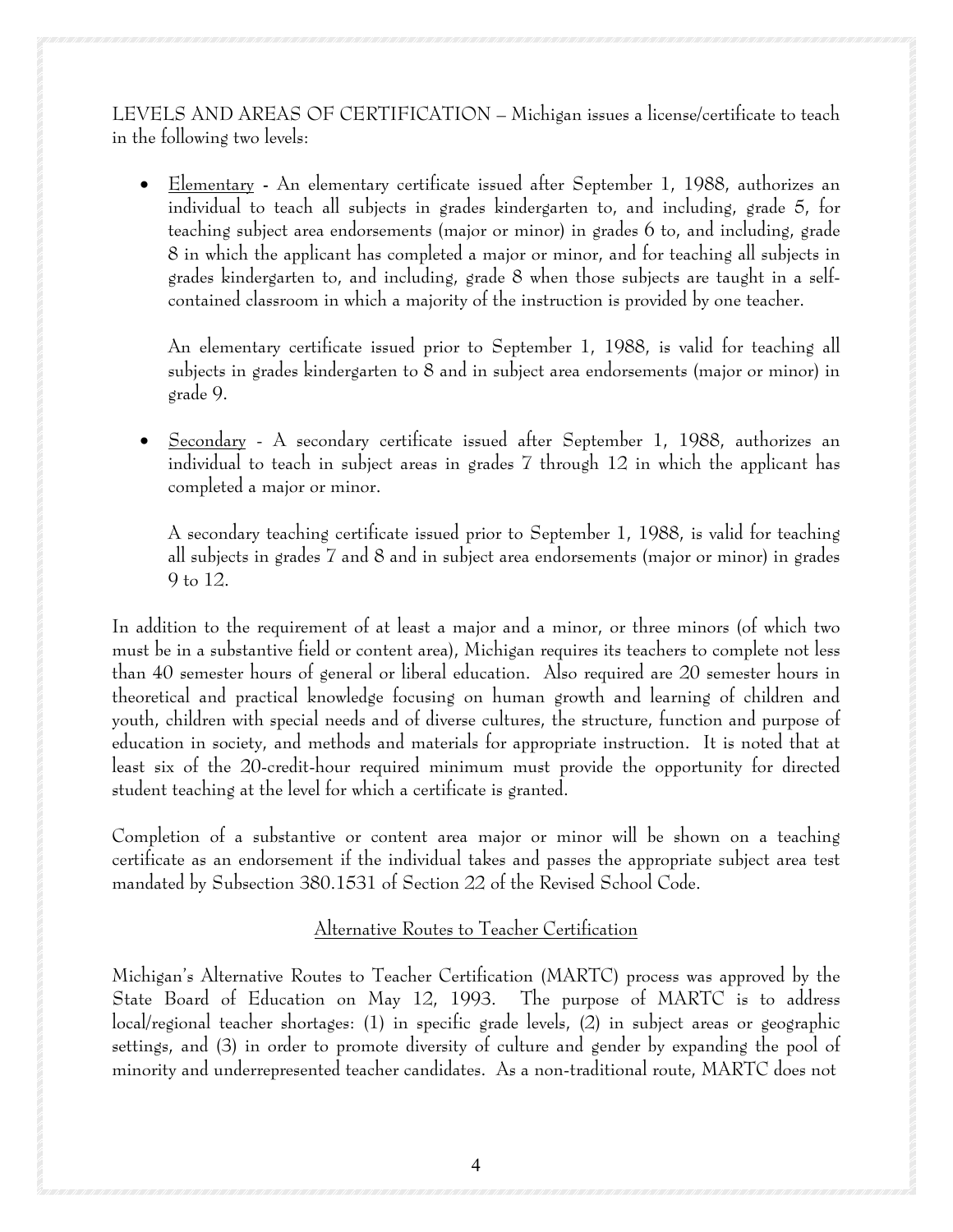lead to an "alternative license." It does not result in lower standards for entry into the profession, nor does it enable untrained or inadequately trained individuals to engage in classroom practice. It does, however, allow an individual to be employed as a teacher while completing certification requirements. It should be noted that MARTC has not been widely implemented by local school districts in Michigan.

Experimental Programs**:** Approved teacher preparation institutions may apply for approval of experimental or alternative certification programs under R 390.115*.* These experimental programs are usually directed to address the needs of individuals who hold a bachelor's or higher degree and wish to complete certification requirements in an expedited program.

Individuals who complete certification requirements under approved experimental programs will qualify for the Michigan Provisional teaching certificate upon recommendation of the approved teacher preparation institution.

Section 1233(b) of the Revised School Code allows local districts to employ non-certificated, non-endorsed teachers to teach courses in computer science, foreign languages, mathematics, biology, chemistry, engineering, physics, or robotics in grades 9-12 provided they hold at least a bachelor's degree from an accredited postsecondary institution; have a major or a graduate degree in the field of specialization in which he or she will teach; and have, in the 5-year period immediately preceding the date of hire, not less than 2 years of occupational experience in the field of specialization in which he or she will teach. The experience requirement does not apply to foreign languages. If an individual hired under this provision teaches for more than one year, he or she is required to pass the Michigan Test for Teacher Certification basic skills and the applicable subject area examination(s) and be annually and continually enrolled and completing credit in an approved teacher preparation program leading to a Provisional teaching certificate.

Individuals enrolled in the alternative/experimental certification programs are considered highly qualified under NCLB and will have three years to complete certification requirements. Individuals employed by a local district under an alternative/experimental certification program must:

- (1) Receive high-quality professional development that is sustained, intensive, and classroom-focused in order to have a positive and lasting impact on classroom instruction, before and while teaching;
- (2) Participate in a program of intensive supervision that consists of structured guidance and regular ongoing support for teachers or a teacher mentoring program;
- (3) Assume functions as a teacher only for a specified period of time not to exceed three years; and
- (4) Demonstrate satisfactory progress toward full certification as prescribed by the State.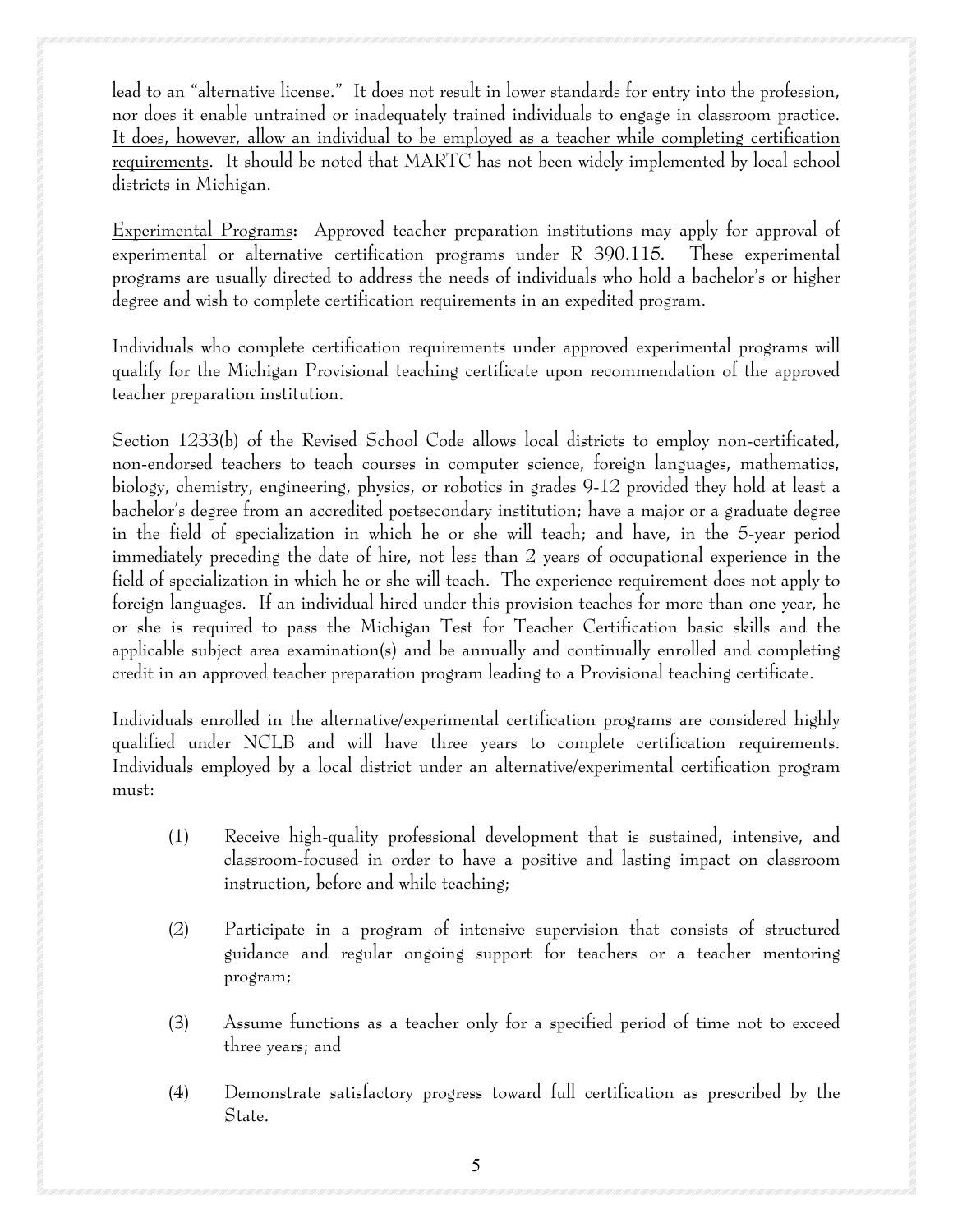#### Temporary Teacher Employment Authorization

Section 1531(15) of the Revised School Code authorizes the MDE to issue a one-year nonrenewable Temporary Teacher Employment Authorization to out-of-state teacher applicants who hold a valid license in another state. This allows the individual one year to take and pass the MTTC basic skills test and appropriate subject area examination(s).

### No Child Left Behind (NCLB) Requirements for Highly Qualified Teachers

The No Child Left Behind Act of 2001 requires that all teachers of core academic subjects be highly qualified. Core academic subjects include English, reading, language arts, mathematics, science, foreign languages, civics and government, economics, arts, history, and geography (NCLB Section 9101).

## Timeline for Compliance

The timeline for meeting this requirement is contingent upon two elements: (1) the date of employment and (2) whether the teacher is working in a program supported by Title I funds (targeted assistance or school-wide).

# NEW HIRE: TITLE I PROGRAM

• If hired after the first day of school in the 2002-03 school year and working in a program supported with Title I funds (school-wide or targeted assistance), the teacher must meet the requirements as a condition of employment.

# NEW HIRE: NON-TITLE I PROGRAM/BUILDING

• If hired after the first day of school in the 2002-03 school year and NOT working in a program supported with Title I funds (school-wide or targeted assistance), the teacher must meet the requirements by the end of the 2005-06 school year**.** 

# EXPERIENCED TEACHERS: TITLE I PROGRAMS AND ALL OTHERS

• If hired before the first day of school in the  $2002-03$  school year, the teacher must meet the requirements by the end of the 2005-06 school year, regardless of whether working in a program supported by Title I funds or not.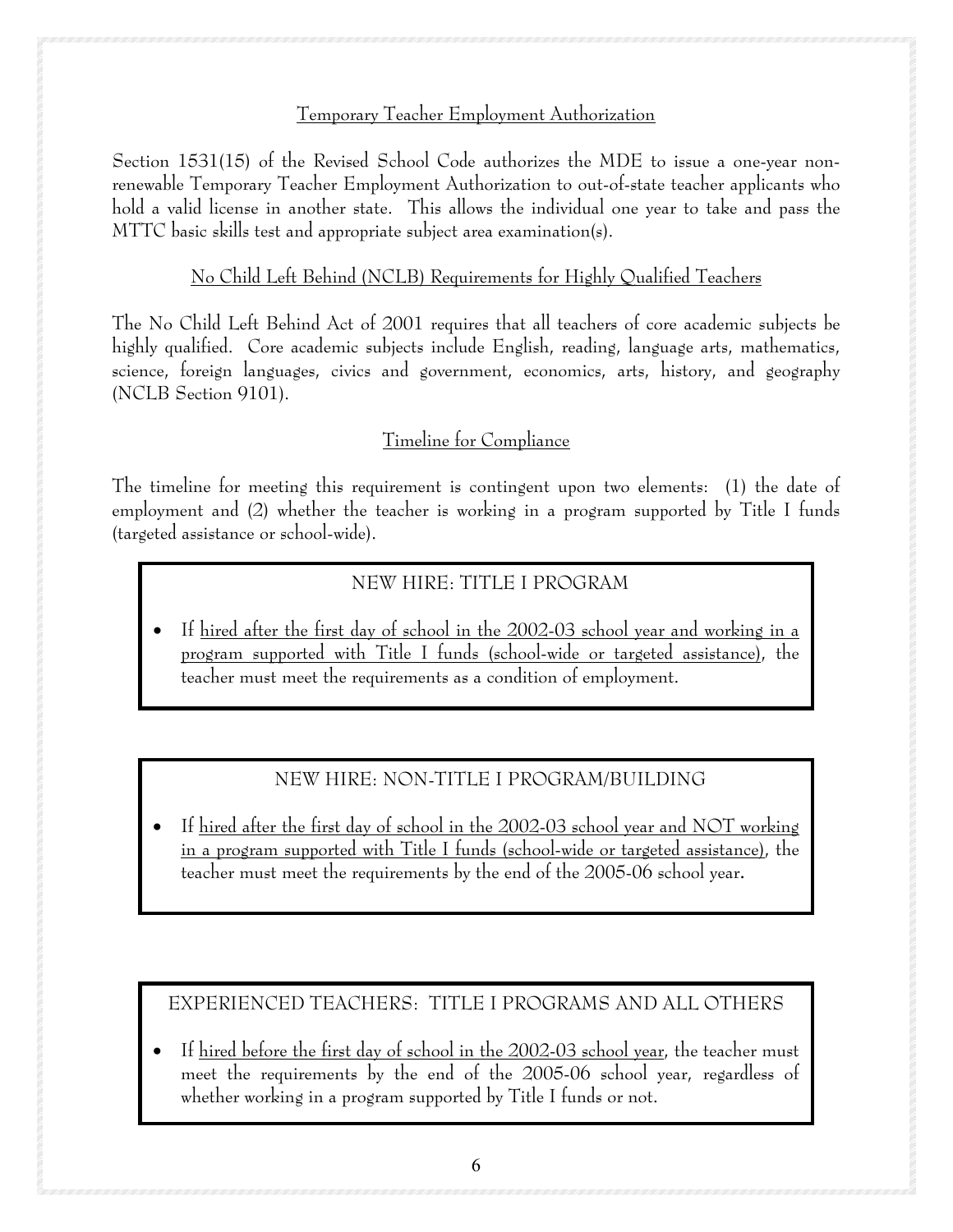#### Note:

- 1. The first day of school is defined as the first day of school that students report per the district school calendar.
- 2. New teachers trained at an approved Michigan teacher preparation institution will meet the definition of highly qualified because they are required to take and pass the Michigan Test for Teacher Certification (MTTC) basic skills test and appropriate subject area examinations.

### Highly Qualified Teachers -- Elementary Level

A highly qualified teacher at the elementary level who is new to the profession must hold at least a bachelor's degree, and full state certification including passage of the Michigan Test for Teacher Certification (MTTC) basic skills test and the comprehensive elementary examination. New elementary teachers who are assigned to teach specific content area(s) in grades 6-8 must pass the appropriate MTTC subject area examination as required by Section 1531 of the Michigan Revised School Code.

A highly qualified teacher at the elementary level who is not new to the profession and was issued a Michigan teaching certificate prior to implementation of the MTTC (the MTTC was fully implemented in 1992); in addition to holding at least a bachelor's degree and full state certification, each teacher will need to provide evidence of meeting one of the following options:

- Passage of the MTTC general elementary examination and any subject area examinations for which the teacher is endorsed and is, or will be, teaching in grades 6-8. Individuals who hold the old K-8 "all subjects" (no longer issued after September 1, 1988) designation on their elementary teaching certificates may elect to take and pass the MTTC subject area examination for each subject that he/she is assigned to teach in grades 6-8 if they do not hold a major in the subject, OR
- A graduate degree or coursework that is equivalent to an undergraduate major in any subject area directly related to elementary teaching, OR
- Achieve National Board Certification or credentialing in any subjects(s) at an appropriate developmental level(s), OR
- The following high objective uniform state standard of evaluation (HOUSE):
	- 1. Have at least 3 years of teaching experience at the elementary level and have completed, since the issuance of the Provisional teaching certificate, a minimum of 18 semester credit hours in a planned standards-based SBE-approved endorsement program or a master's or higher degree in an area appropriate for elementary education, OR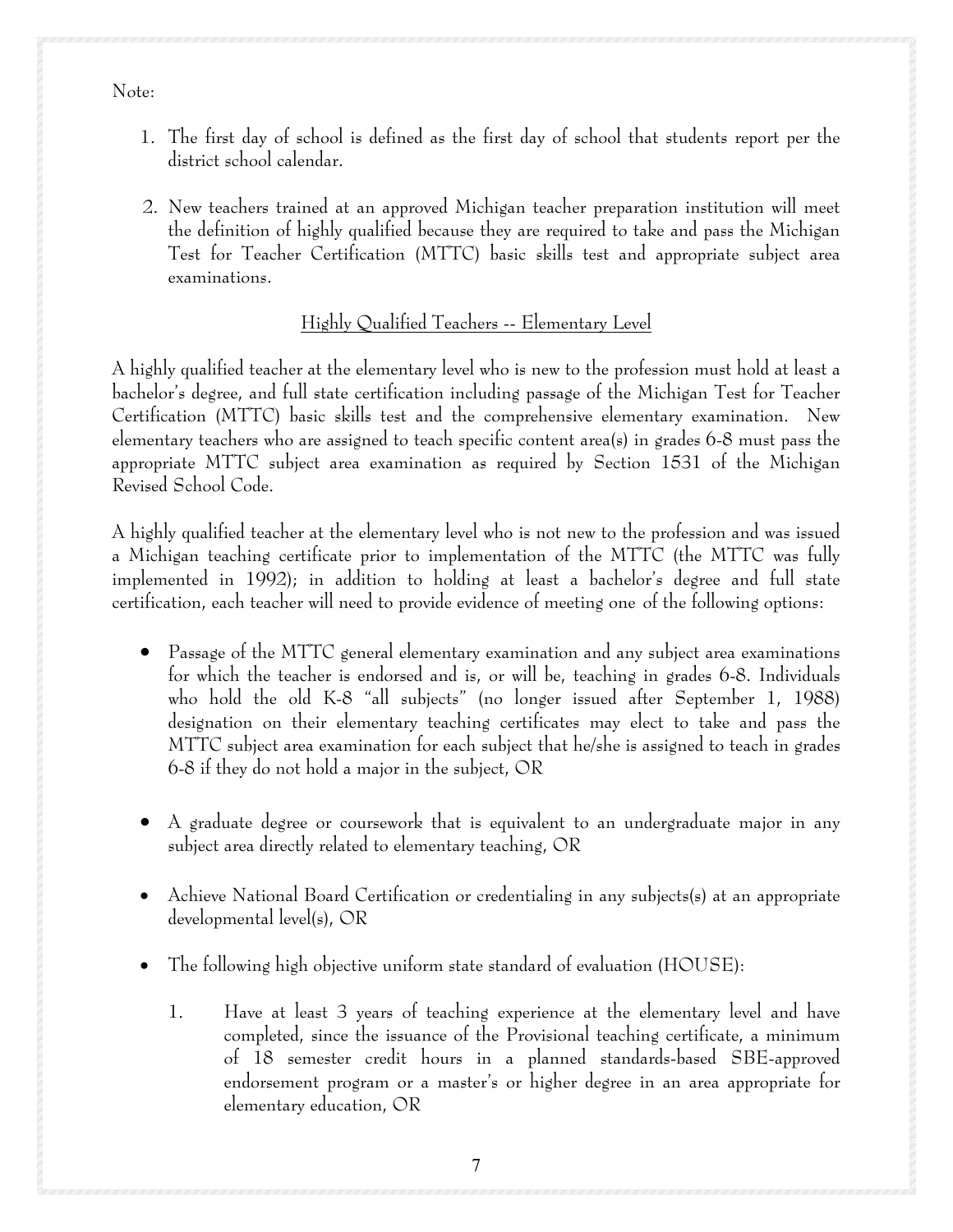- 2. Have at least 3 years of teaching experience and, before the end of the 2005-06 school year, have completed an individual professional development plan approved by the local school improvement team, including completion of professional development activities that are aligned with the state professional development standards and consisting of at least 90 contact hours or 6 semester hours of coursework in a standards-based (in accordance with the SBE-approved standards that are aligned with the applicable Michigan Curriculum Frameworks) subject/content subject area program related to the current teaching assignment, and documented with the local district on a form approved by the MDE (Attachment 1), OR
- 3. Demonstrate competence of subject matter knowledge and teaching skills using a standards-based performance assessment reflecting the entry-level standards for Michigan teachers approved by the State Board of Education. The performance assessment must be conducted by a local professional development review team/school improvement team and may include classroom observation, and/or videotaped lessons, and/or an individual portfolio using the Michigan content area portfolio guidelines. The performance assessment plan, standards, and evaluation instrument must be submitted to the Michigan Department of Education for approval prior to implementation.
- Note: Each teacher will be responsible for selecting one of the above options as a procedure to meet the NCLB highly qualified requirement by the end of the 2005-06 school year**.**

### Highly Qualified Teacher -- Middle and Secondary Level

A highly qualified teacher at the middle and secondary levels (grades 7-12) who is new to the profession must hold at least a bachelor's degree and full state certification, including passage of the MTTC basic skills test and subject area major and minor examinations, as required by Section 1531 of the Michigan Revised School Code.

A highly qualified teacher at the middle and secondary level who is not new to the profession and was issued a Michigan teaching certificate prior to implementation of the MTTC; in addition to holding at least a bachelor's degree and full state certification, each teacher will need to provide evidence of meeting one of the following options for each subject in which he/she teaches:

• The MTTC subject area examinations (other than those in which the teacher holds a subject area major) for which the teacher is endorsed and is, or will be, teaching in grades 7-12. Individuals who hold the old 7-8 "all subjects" (no longer issued after September 1, 1988) designation on their secondary teaching certificates may elect to take and pass the MTTC subject area examination for each subject that he/she is assigned to teach in grades 7-8 if they do not hold a major in the subject(s), OR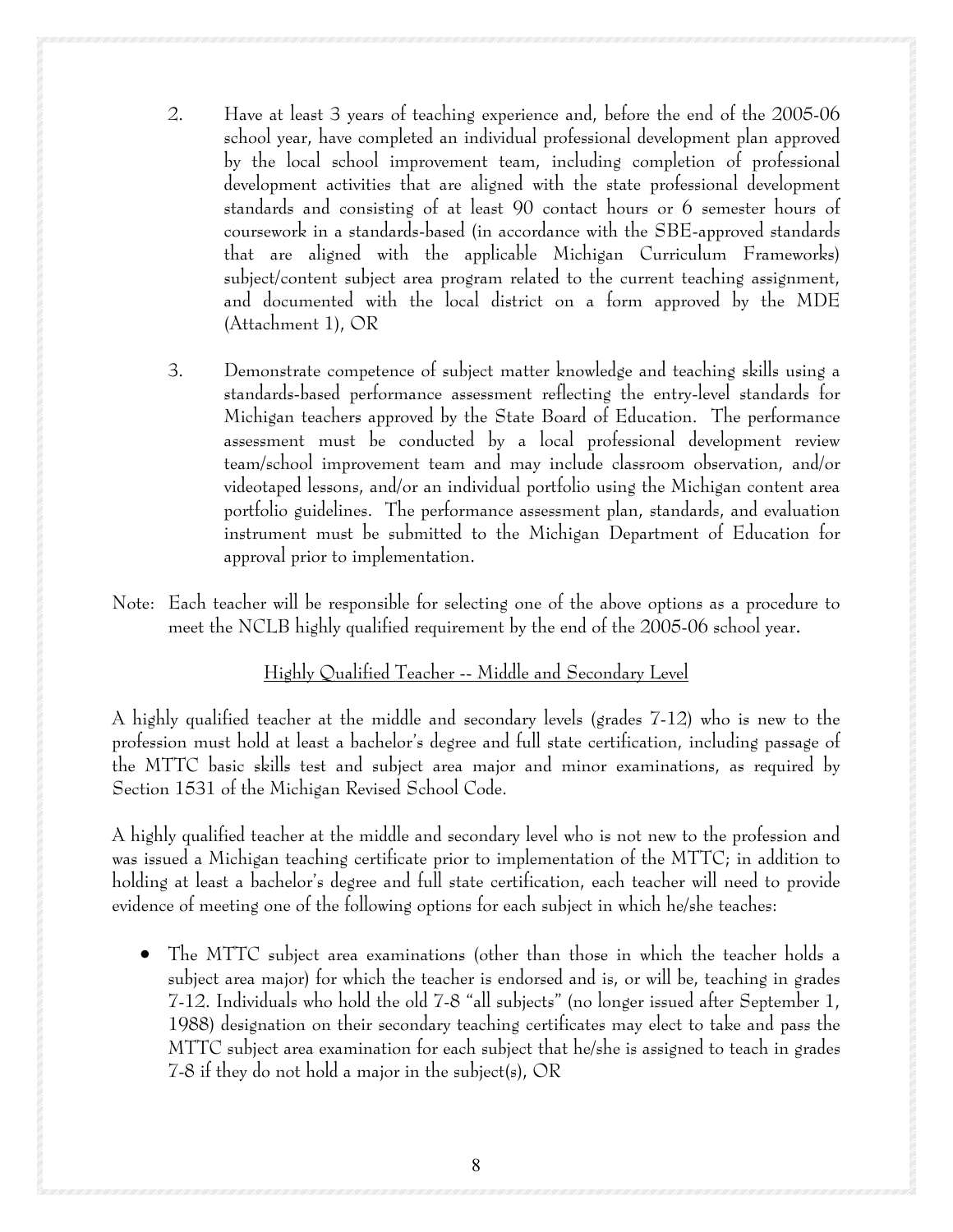- 
- A graduate degree or coursework that is equivalent to an undergraduate major in the teaching field, OR
- Achieve National Board Certification or credentialing in the subjects(s) at an appropriate developmental level(s) that he/she teaches, OR
- The following high objective uniform state standard of evaluation (HOUSE):
	- 1. Have at least 3 years of teaching experience at the secondary level and have completed, since the issuance of the Provisional teaching certificate, a minimum of 18 semester credit hours in a planned standards-based SBE-approved endorsement program or a master's or higher degree in an area appropriate for secondary education, OR
	- 2. Have at least 3 years of teaching experience and, before the end of the 2005-06 school year, have completed an individual professional development plan approved by the local school improvement team, including completion of professional development activities that that are aligned with the state professional development standards and consisting of at least 90 contact hours or 6 semester hours of coursework in a standards-based (in accordance with the SBE-approved standards that are aligned with the applicable Michigan Curriculum Frameworks) subject/content subject area program related to the current teaching assignment, and documented with the local district on a form approved by the MDE (Attachment 1), OR
	- 3. Demonstrate competence of subject matter knowledge and teaching skills using a standards-based performance assessment reflecting the Entry-Level Standards for Michigan Teachers approved by the State Board of Education. The performance assessment must be conducted by a local professional development review team/school improvement team and may include classroom observation, and/or videotaped lessons, and/or an individual portfolio using the Michigan content area portfolio guidelines. The performance assessment plan, standards, and evaluation instrument must be submitted to the Michigan Department of Education for approval prior to implementation.
- Note: Each teacher will be responsible for selecting one of the above options as a procedure to meet the NCLB highly qualified requirement by the end of the 2005-06 school year.

Teachers Who Do Not Meet Requirements for Highly Qualified Teachers

- Teachers with full-year and emergency permits
- Teachers teaching in minor subject area endorsements in which they have not passed the MTTC subject area examination or have not met Michigan's NCLB-approved high objective uniform state-standard of evaluation requirements for being highly qualified teachers hired under a 150-day substitute permit*.*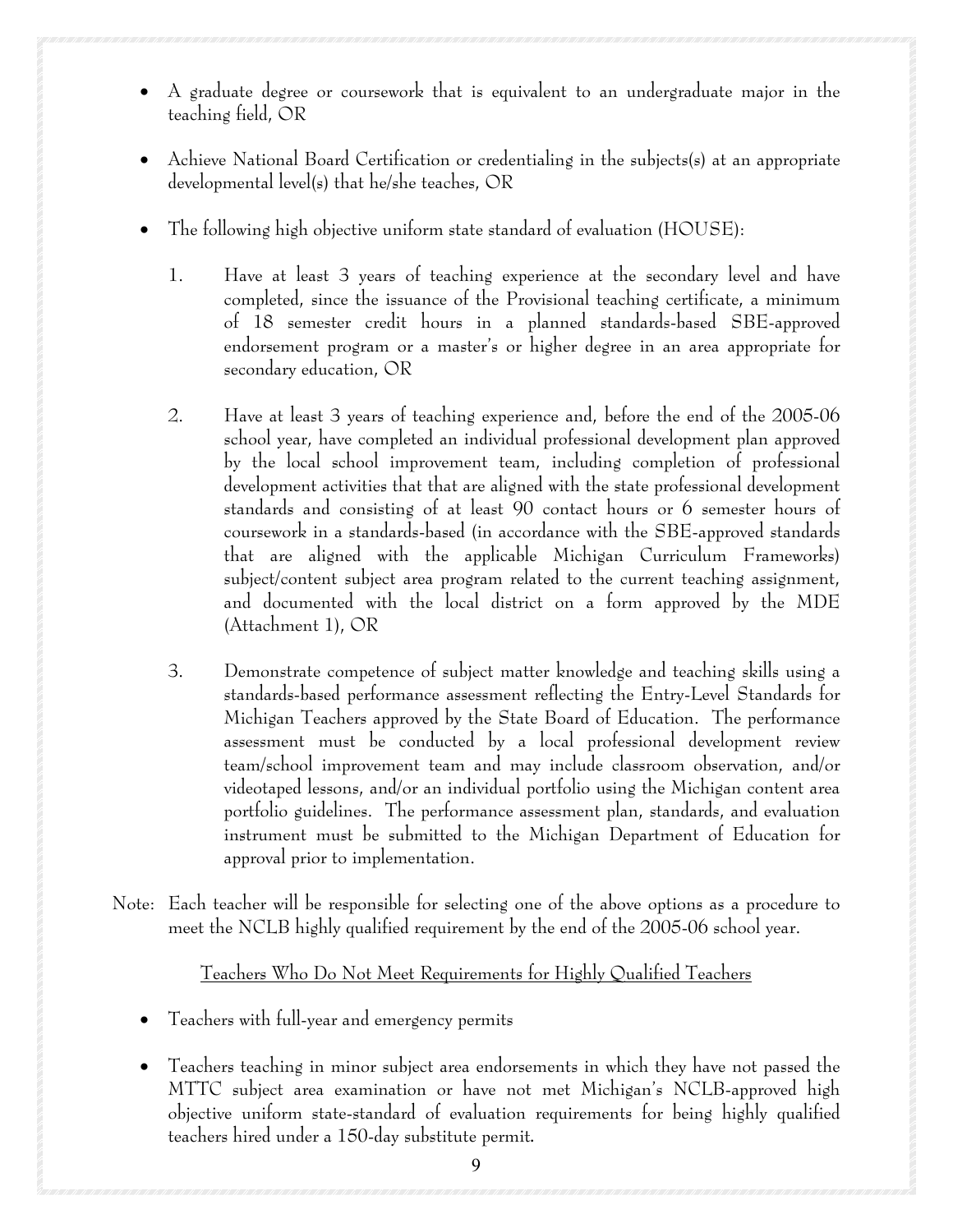# **MICHIGAN DEPARTMENT OF EDUCATION Chart of Types of Teaching Certificates That**  Meet NCLB "Highly Qualified" Definition

|                                                                                                  | Permanent<br>Certificate*<br>(No MTTC) | Continuing<br>18-Hour<br>Certificate*<br>(No MTTC) | Continuing<br>30-Hour<br>Certificate*<br>(No MTTC) | Provisional<br>Certificate<br>(No MTTC) | Professional<br>Education<br>Certificate<br>(No MTTC) | Provisional<br>Certificate<br>(Passed MTTC) | Professional<br>Education<br>Certificate<br>(Passed MTTC) |
|--------------------------------------------------------------------------------------------------|----------------------------------------|----------------------------------------------------|----------------------------------------------------|-----------------------------------------|-------------------------------------------------------|---------------------------------------------|-----------------------------------------------------------|
| Elementary Cert.<br>K-8 All Subjects**                                                           | Does Not Meet                          | Does Not Meet                                      | Does Not Meet                                      | Does Not Meet                           | Does Not Meet                                         | N/A                                         | N/A                                                       |
| Secondary Cert.<br>7-8 All Subjects**                                                            | Does Not Meet                          | Does Not Meet                                      | Does Not Meet                                      | Does Not Meet                           | Does Not Meet                                         | N/A                                         | N/A                                                       |
| Elementary Cert.<br>K-5 All Subjects<br>K-8 All Subjects<br>(self contained)<br>$Major(s)$ (6-8) | Meets                                  | Meets                                              | Meets                                              | Meets                                   | Meets                                                 | Meets                                       | Meets                                                     |
| Elementary Cert.<br>K-5 All Subjects<br>K-8 All Subjects<br>(self-contained)<br>$Minor(s)$ (6-8) | Does Not Meet                          | Does Not Meet                                      | Does Not Meet                                      | Does Not Meet                           | Does Not Meet                                         | Meets                                       | Meets                                                     |
| Secondary Cert.<br>Major(s)                                                                      | Meets                                  | Meets                                              | Meets                                              | Meets                                   | Meets                                                 | Meets                                       | Meets                                                     |
| Secondary Cert.<br>Minor(s)                                                                      | Does Not Meet                          | Does Not Meet                                      | Does Not Meet                                      | Does Not Meet                           | Does Not Meet                                         | Meets                                       | Meets                                                     |

 \*This type of certificate is no longer issued in Michigan, but is still valid for teaching in K-12 schools. \*\*This designation is no longer available in Michigan (effective September 1, 1988).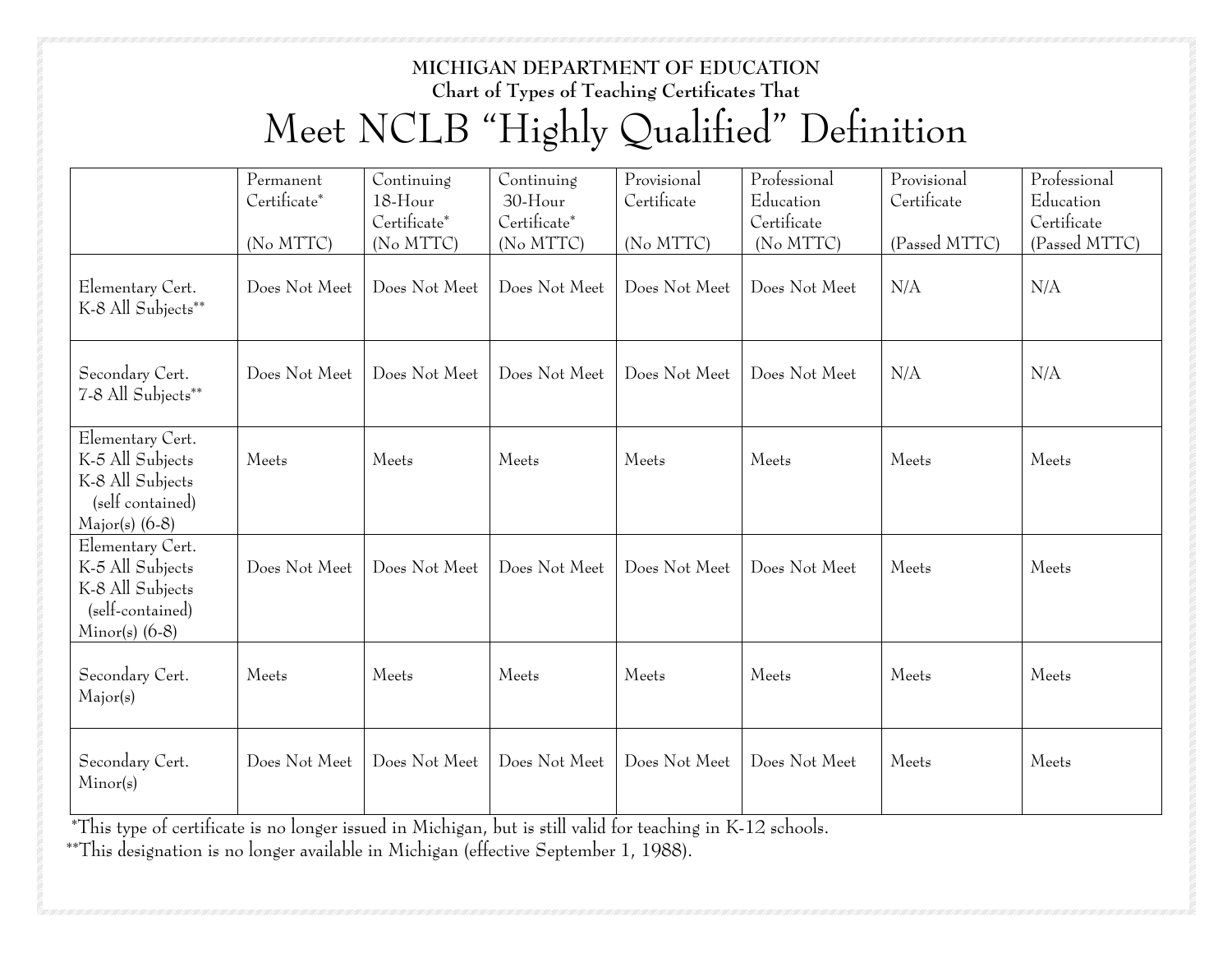Michigan Department of Education OFFICE OF PROFESSIONAL PREPARATION SERVICES P.O. Box 30008, Lansing, Michigan 48909

#### **HIGH OBJECTIVE UNIFORM STATE-STANDARD OF EVALUATION**

#### **RECORD OF PROFESSIONAL DEVELOPMENT FOR TEACHERS WHO MUST MEET NCLB HIGHLY QUALIFIED REQUIREMENTS**

#### **GENERAL INSTRUCTIONS:**

This document is to be used to determine whether a teacher meets the high objective uniform state-standard of evaluation (HOUSE) as part of the process for identifying a highly qualified teacher (defined in Section 9101 of the No Child Left Behind Act of 2001). Record all professional development activities that are content related and aligned to the district/building school improvement plan for improving student performance. The teacher must also have an individual professional development plan that is approved by the local school improvement team on file with the employing school district. Professional development activities must be within the designated three (3) year time period (September 1, 2003- June 30, 2006) and recorded by date, title, purpose addressed and in hour increments. The form should be submitted to the Superintendent/chief executive officer and kept on file in case of an audit.

THIS FORM SHOULD BE RETAINED BY THE SCHOOL DISTRICT/SCHOOL. DO NOT RETURN THIS FORM TO THE MICHIGAN DEPARTMENT OF EDUCATION

| NAME OF TEACHER:                                     |                | SOCIAL SECURITY $#$ . |                                         |  |  |
|------------------------------------------------------|----------------|-----------------------|-----------------------------------------|--|--|
| NAME OF SCHOOL DISTRICT WHERE EMPLOYED:              |                |                       |                                         |  |  |
| NAME OF BUILDING WHERE ASSIGNED:                     |                |                       |                                         |  |  |
| NUMBER OF YEARS AS A CONTRACTUAL TEACHER:            |                |                       |                                         |  |  |
| NUMBER OF YEARS WITH CURRENT SCHOOL DISTRICT.        |                |                       |                                         |  |  |
| CURRENT SCHOOL YEAR: 20<br>$-20$                     |                |                       |                                         |  |  |
| CONTENT SPECIFIC PROFESSIONAL DEVELOPMENT ACTIVITIES |                |                       |                                         |  |  |
| <b>DATE</b>                                          | TITLE/ACTIVITY | PURPOSE ADDRESSED     | <b>NUMBEROF HOURS</b><br><b>ENGAGED</b> |  |  |
|                                                      |                |                       |                                         |  |  |

Signature of Teacher Date

Signature of School District Authority Date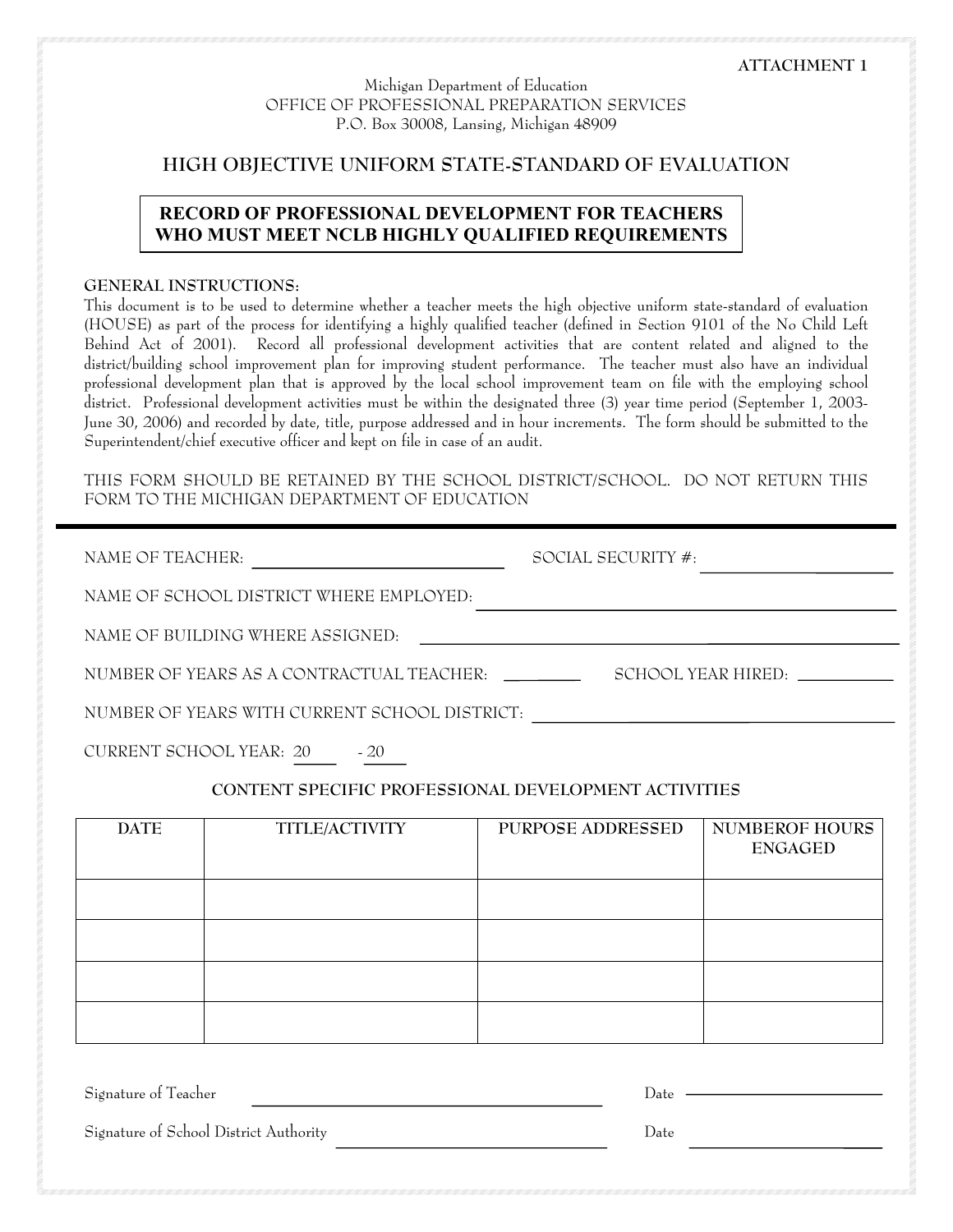# **THE MICHIGAN HIGHLY QUALIFIED TEACHER CONTENT AREA PORTFOLIO GUIDELINES**

The Michigan Department of Education (MDE) has developed the "Michigan Content Area Portfolio Guidelines" in compliance with the *No Child Left Behind* (NCLB) Act of 2001 in order to assure that experienced teachers who were not required to take the Michigan Test for Teacher Certification (MTTC) meet the highly qualified definition. Elementary and secondary teachers who have taken and passed the MTTC meet the NCLB highly qualified definition.

Each local district, intermediate school district (ISD), and public school academy (PSA) must provide an assurance and documentation that all teachers are highly qualified by the end of the 2005-06 school year. To be considered highly qualified experienced teachers must:

- Hold at least a bachelor's degree from an approved teacher preparation institution
- Hold a valid Michigan teaching certificate
- Be assigned to teach in the endorsement(s) listed on the teaching certificate

AND ONE OF THE FOLLOWING

- Hold an academic major or coursework equivalent to an academic major for each subject area in which the teacher teaches OR
- Hold an advanced degree in the content area of the teaching assignment OR
- Hold National Board Certification in the content area of the teaching assignment OR
- Demonstrate competence in each minor subject area endorsement taught based on a portfolio assessment using the Michigan Content Area Portfolio Guidelines

### COURSEWORK EQUIVALENT TO AN ACADEMIC MAJOR

Elementary**:** 30 semester hours of academic content (not education) courses distributed among the four major disciplines: language arts, mathematics, science, and social studies.

Middle and Secondary: 30 semester hours of academic content (not education) courses.

### MICHIGAN CONTENT AREA PORTFOLIO GUIDELINES

The guidelines are developed as a high objective uniform state standard of evaluation (HOUSE) designed to award teachers for their years of teaching, professional development and service to the profession. If a teacher does not meet the highly qualified requirements for each endorsement based on academic college coursework or National Board Certification the portfolio assessment acts as an alternative means to demonstrate the federally mandated content requirements.

A teacher who selects the portfolio assessment option must have the portfolio reviewed by the local professional development review team/school improvement team. It is the local district's/school's responsibility to determine the appropriate composition of the local review team. The review team must determine the teacher's subject matter content competency based on the Michigan portfolio guidelines. The teacher must demonstrate competency in the following categories:

- Years of successful teaching experience based on local evaluation
- College level coursework in the content area
- Content specific professional development activities
- Service to the content area

The portfolio, and the review team report must be filed with the local district.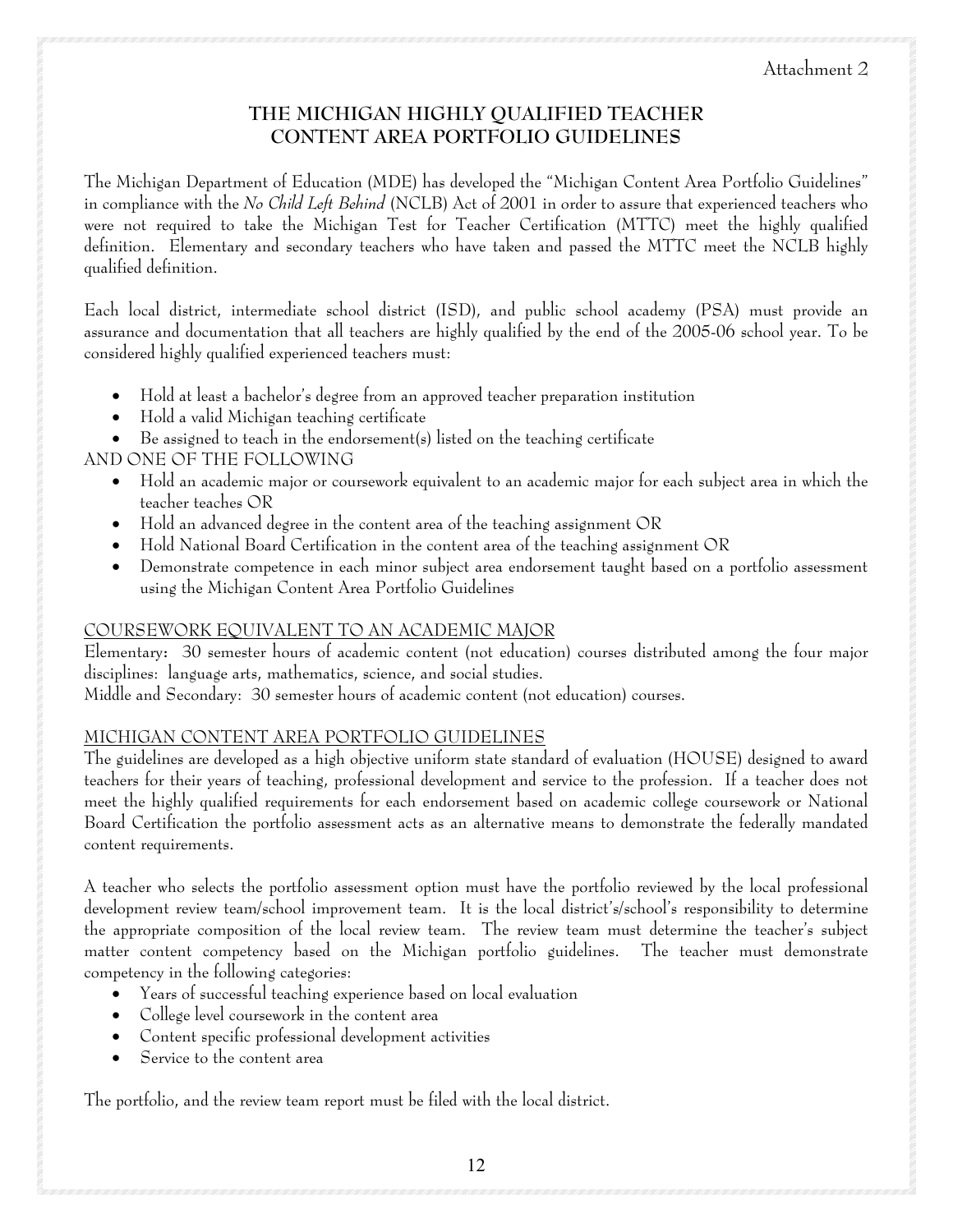#### **MICHIGAN CONTENT AREA PORTFOLIO GUIDELINES**

(Pursuant to requirements mandated by Federal No Child Left Behind Legislation)

Following are the four categories in which competency must be demonstrated by teachers who select the content portfolio assessment as a means of meeting the highly qualified definition for teaching in a minor subject area endorsement. Each content area portfolio must be reviewed by the local professional development review team/school improvement team, which is appointed by the local district/school.

#### Teaching Experience

The review must be based on a maximum of the most recent five years of successful teaching experience as evidenced by the local evaluation. Teaching experience must be in the endorsement/subject area.

# College Level Coursework in the Content Area

Must be content specific to the endorsement. General education courses should not be considered.

### Content Specific Professional Development Activities

Must be content specific to the endorsement and may include the following activities:

- Served on a committee that developed, selected or evaluated content standards
- Served on a committee that aligned local content standards with state standards
- Served on a committee to develop, validate or evaluate content assessments
- Participation at local, regional, or state professional development seminars or workshops
- Completion of the portfolio assessment for National Board Certification
- Participation in an action research study group

### Service to the Content Area

Must be content specific to the endorsement and may include the following activities:

- Served as a Department chair or team leader
- Served as a Mentor teacher
- Served as a cooperating teacher for student teacher
- Served as an officer in a regional, state, or national professional content organization
- Served as a content instructor at an IHE
- Served as a recognized content specialist at the district level
- Served as a National Board assessor